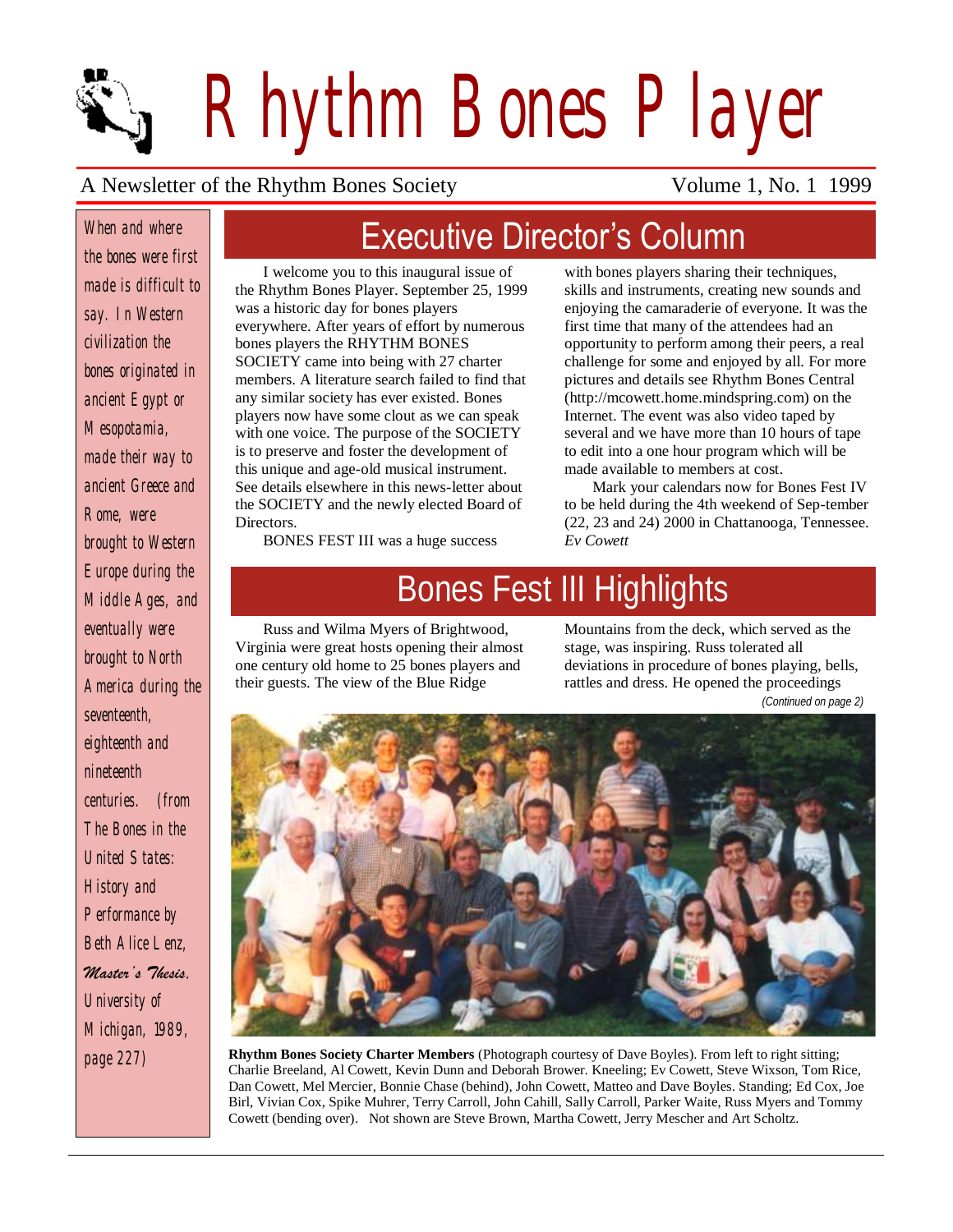#### *(Continued from page 1)*

with a history of the bones and a demonstration of his own style which incorporates a sophisticated pitch changing technique.

The festival was structured into three parts. Part I gave each player a chance to introduce themselves and demonstrate their own style. Part II consisted of groups; specialty shows and free style group jamming. It was rumored that the racket was heard as far away as the mall in Washington DC. Part III of the Fest was a business meeting where the attendees, after much discussion, agreed upon forming an association of bones players. These formalities were followed by another hour of bones jamming, mostly to 1990's music where everyone contributed.

Although everyone present contributed much to the success of this event, several folks took the event even further:

Bones, Balls and Bells, Darryl "Spike Bones" Muhrer gave an abbreviated version of his show which represents American entertainment from the era of 1840 to 1940. He included singing, dancing, juggling, puppets and audience participation in addition to bones playing. Spike went from cow bones, in front of the pastured cows behind our host's house, to wood bones commonly used today. Later Spike was part of a spontaneous "Bonesoff" with Black Bart the Wisconsin boner and rib bones maker.

Steve Wixson presented a review of Internet Bones sites accompanied by a CD with clips from many old time greats. In addition to playing the bones he also arranged a library of sorts, which displayed bone types, teaching tools, CD's, tapes, cassettes and historical items. Unexpected gifts from attendees who donated additional material created a (Bones Playing/ Rhythm Bones) museum.

David "Black Bart" or "Bones Man" (depending upon the audience) Boyles, is a real bones maker from Wisconsin. He showed his secrets as to how to dress "the part", add humor, select a good animal, retrieve the right parts from the slaughter

house, boil them down, and make collectable bones with scrimshaw and silver tips. He shared a film of himself in a failed beer commercial. With the Bones-off with Spike he showed himself to be a great showman.

Martha Cowett our web page mistress, in addition to playing bones until she blistered her fingers, had her computer set up to demonstrate the Rhythm Bones Central web site to all who were interested. This web site is responsible for bringing many of us together.

John "Mr. Bones" Cahill, with a top hat and appropriate attire of the 1850's got everyone's attention. Playing with one long curved bone and one short flat thick bone in each hand, he created sounds of unusual quality.

Paul Duhon, an Acadian from Louisiana, was a real treat for everyone. His brother Willie retrieved him from a nursing home just for Bones Fest III. He played pieces of leg bone of a cow, which he had cut and polished to resemble narrow piano keys. Dan Cowett accompanied Duhon on guitar. Duhon wore a long red shirt which reached his knees where a wide white belt held up little patched britches under a huge stomach. His legs looked to be only 2 ft. long. When the music started he turned on like a light bulb with hands flying, bones clicking and body swinging as he danced and played to the sound of the music.

What a thrill to have four female bones players appearing. Sally Carroll was rookie of the year. Martha Cowett and Deborah Brown were experienced but Vivian Cox was one of the few professional players present. She plays at the Boggstown Inn and Cabaret in Boggstown, Indiana and in Branson, Missouri in Ragtime and Roaring Twenties Bands. She was a ball of fire at the Fest and never missed a click.

Bodhran, Bones and Bonesgrass music were on the scene with Mel Mercier from Cork, Ireland on Bodhran, Ev Cowett on bones and Dan Cowett on guitar. Mel brought an Irish flavor to the spirited music written by Dan and an excellent onehanded bone solo later in the day. Dan was also our sound man and cassette

### **Rhythm Bones Player**

Rhythm Bones Society Volume 1, No. 1 Fourth Quarter 1999

**Editor** Steve Wixson wixson@chattanooga.net

**Executive Director** Everett Cowett evcow@aol.com

**Web Site Coordinator** Martha Cowett mcowett@mindspring.com

**Board of Directors** Steve Brown Sally Carroll Everett Cowett Mel Mercier Jerry Mescher Russ Myers Steve Wixson

 The Rhythm Bones Player is published quarterly by the Rhythm Bones Society. Nonmember subscriptions are \$10 for one year; RBS members receive the Player as part of their dues.

 The Rhythm Bones Player welcomes letters to the Editor and articles on any aspect of bones playing. All material submitted for consideration is subject to editing and condensation.

Rhythm Bones Central web site: mcowett.home.mindspring.com/

### tape/CD coordinator.

Joe Birl holder of the Rhythm Bones® patent and Trademark gave us the story of making plastic Rhythm Bones, obtaining a patent and trademark and manufacturing and distributing them. It is a long story filled with many "almost made it's" which kept us on the edge of our seats. Joe never gave up. On top of that Joe is a great bones player with many tricks, historical bone trinkets and photos in his bag which he happily shared with us.

Matteo introduced classical castanets with a great performance by a world class percussionist. Bones players can all take a page out of his book to add to their repertoire.

Carl "Old Bones" Hedrick, Fincastle, Virginia who mixed bones and great humor; Tom Rice, Farmville, Virginia clicking to 1800's banjo music; Charlie Breeland, King William,

*(Continued on page 4)*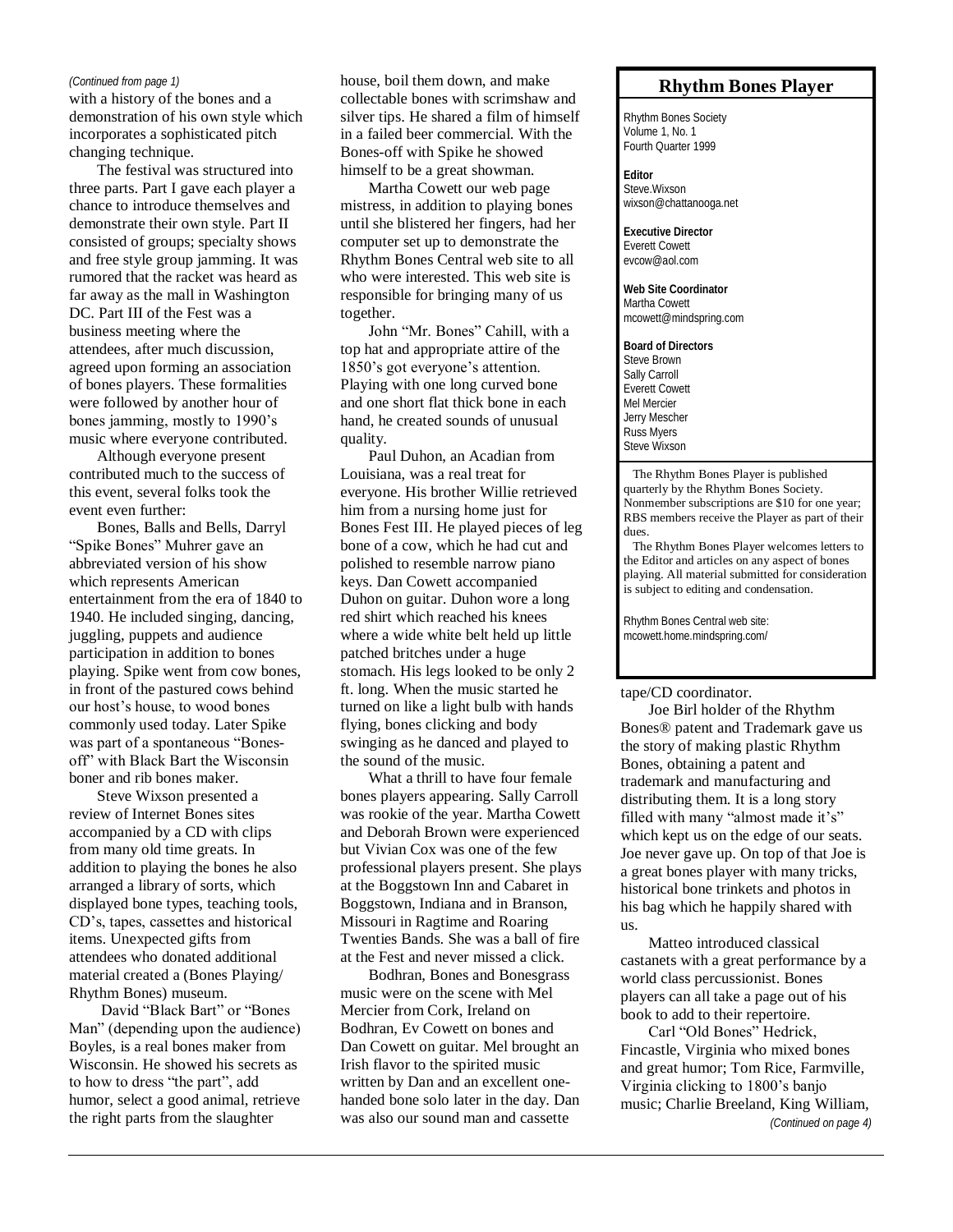## Rhythm Bones Society Formed - Meet the Board of Directors

The Rhythm Bones Society was organized during a business meeting at Bone Fest III. Participants voted unanimously to form a non-profit society, and By-Laws were approved and signed by all present (see photograph on the page 1). The Society will sponsor an annual festival, newsletter, and website.

The purpose is to preserve, educate, communicate, and foster development of bones playing sounds and music. To distinguish musical bone players from archeological boners, osteopaths, trombone, domino and die players, and with the permission of Joe Birl the holder of the Rhythm Bones® trademark who attended the meeting, the association selected Rhythm Bones Society for its name and elected a Board of Directors and slate of officers. These include:

Everett Cowett - Executive Director. Ev grew up in Northern Maine and has been playing the bones since 1944. Ev is a retired Agronomist and has made his home in North Carolina for the past 26 years. He never met another bones player until 1995, except his five children who also play. In addition to sheer enjoyment from playing this ancient instrument the Cowetts' major efforts are directed to preservation of the bones through an Annual Bones Fest and their web page edited by daughter Martha. 1822 New Garden Road, Greensboro, NC 27410, 336/294- 5332: e-mail: evcow@aol.com

Russ Myers – Assistant Director. Russ was born in Baltimore, Maryland and graduated from Washington & Lee University with a BS in Foreign Service. He first saw the bones in 1942 when his father brought a set of wooden bones home from a Washington D.C. Board of Trade luncheon. He showed Russ how to hold them but said he couldn't teach him how to play. Russ bought his favorite set of ox bones from Kitt's Music Store,

Washington, D.C. in 1943. At his father's suggestion, he tried to copy the combined patterns of drummer and tuba players on Dixieland recordings. Russ played only for his own enjoyment, discovering his "pitch change" bit by accident in 1959. He made a recording for the Library of Congress in the late 1970's. A church social in the 1980's started his playing for civic organizations, etc. Russ is now considered the best bones player in South Brightwood beating out stiff and heavy competition a few moments ago. Box 43, Brightwood, VA 22715, 540/543-2368.

Steve Wixson – Secretary/ Treasurer. Steve learned to play onehanded bones from his father during grade school, and until Bones Fest II never met another bones player. He is a retired Biomedical Engineer. Steve has carried out an extensive search for rhythm bones on the Internet. He will be a two-handed player by Bones Fest IV. 1060 Lower Brow Road, Signal Mountain, TN 37377,423-886 -1744, e-mail: wixson@chattanooga.net

Steve Brown – Board Member. Steve was raised in Massachussetts, and was inspired by his brother to play drums at an early age. He played rock and roll, and jazz through his teenage years, and later developed a strong interest in folk and traditional music. Also through his brother, he was introduced to Percy Danforth in 1978. Percy not only taught him to play, he gave him wooden bones to sell. He helped bring him to the New England Folk Festival in 1986. He has played bones all over the Northeast, and is a featured performer on a recent recording by Ryan Thomson, "Newmarket Duets". In 1983 he began making bones from polished cow bone. He has also worked with several wood workers to produce wooden bones, and has sold and taught bones at various folk festivals in the Northeast including: the New England Folk Festival, the Nomad Festival, and The Eisttedfod

Festival of Traditional Music. He works as a Vocational Rehabilitation Counselor. He is married and has two children. He sees the key to the preservation of bones in two ways, education, and acknowledgement of our past and senior players. 36 Roylston Road, Winchendon, MA 01475, email: bones@crystalmtn.com.

Sally Carroll – Board Member. Sally's introduction to bones playing was at the Mystic Seaport Museum. A woman was sitting near a featured sea chantey singer doing this marvelous thing! Sally approached the woman, Alison Reilly, and was shown the bones and given a demonstration. Since it was obvious to Sally that she had to learn to do this, it was fortunate that Alison's husband, Tim Reilly, makes real bone bones. Some weeks later her bones arrived and she began practicing, mostly with Irish, Scottish, other Celtic music, and early reggae. She plays at sea chantey singalongs. Sally is a voice on the Board for new bones players. 11661 Charter Oak Ct, #102, Reston, VA 20190, 703/471-4290, email: heysailor@crwmail.com.

Mel Mercier – Board Member. Mel Mercier was born in Dublin where he lived with his parents, three brothers and six sisters until he moved to Cork in 1986 to study for a Degree in Music. He has been playing bones and bodhran for 30 years and got his first lessons from his father, Peadar Mercier, who played with the Chieftains until 1976. Mel received his MFA from the California Institute of the Arts in Los Angeles in 1991 and is a fulltime lecturer in Irish Traditional Music and Ethnomusicology at University College Cork. He performs, records and composes regularly and recently began research into the bones playing tradition in Ireland. He hopes to write his PhD dissertation on this topic. His greatest hope, however, is to be able to play two-handed style bones at Bones Fest IV in Tennessee! Music *(Continued on page 4)*